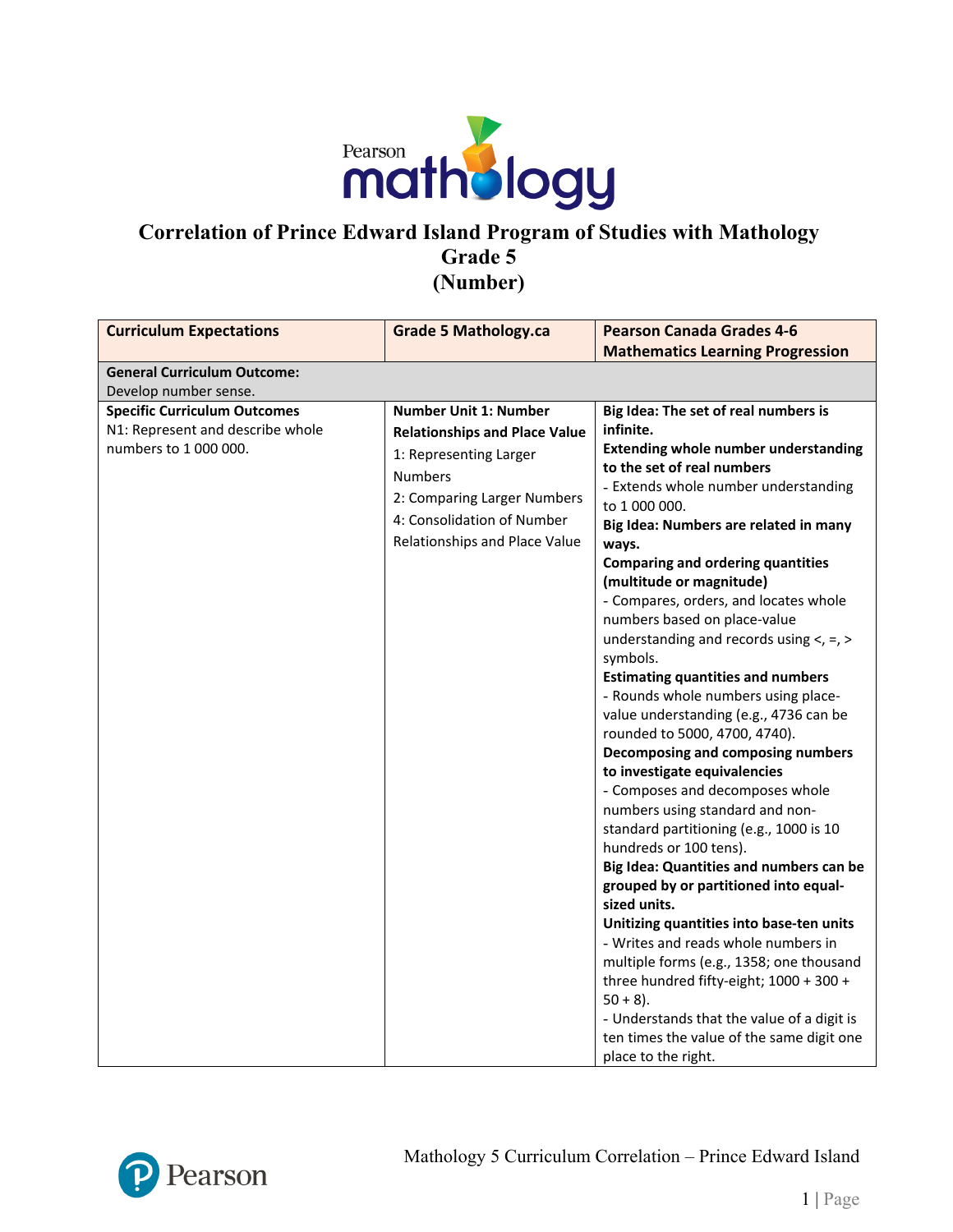| N2: Use estimation strategies including:                 | <b>Number Unit 1: Number</b>         | Big Idea: Numbers are related in many                           |
|----------------------------------------------------------|--------------------------------------|-----------------------------------------------------------------|
| front-end rounding<br>٠                                  | <b>Relationships and Place Value</b> | ways.                                                           |
| compensation<br>$\bullet$                                | 3: Estimating to Solve               | <b>Comparing and ordering quantities</b>                        |
| compatible numbers<br>$\bullet$                          | Problems                             | (multitude or magnitude)                                        |
| in problem-solving contexts.                             |                                      | - Compares, orders, and locates whole                           |
|                                                          |                                      | numbers based on place-value                                    |
|                                                          | <b>Number Unit 2: Fluency with</b>   | understanding and records using $\lt$ , =, >                    |
|                                                          | <b>Addition and Subtraction</b>      | symbols.                                                        |
|                                                          | 5: Estimating Sums and               | <b>Estimating quantities and numbers</b>                        |
|                                                          | <b>Differences</b>                   | - Rounds whole numbers using place-                             |
|                                                          |                                      | value understanding (e.g., 4736 can be                          |
|                                                          | Number Unit 4: Fluency with          | rounded to 5000, 4700, 4740).                                   |
|                                                          | <b>Multiplication and Division</b>   | Big Idea: Quantities and numbers can be                         |
|                                                          | 20: Using Estimation for             | operated on to determine how many                               |
|                                                          | Multiplication and Division          | and how much.                                                   |
|                                                          |                                      | Developing conceptual meaning of                                |
|                                                          |                                      | operations                                                      |
|                                                          |                                      | - Extends whole number computation<br>models to larger numbers. |
|                                                          |                                      | Developing fluency of operations                                |
|                                                          |                                      | - Estimates the result of whole number                          |
|                                                          |                                      | operations using contextually relevant                          |
|                                                          |                                      | strategies (e.g., How many buses are                            |
|                                                          |                                      | needed to take the Grade 8 classes to the                       |
|                                                          |                                      | museum?).                                                       |
|                                                          |                                      | - Solves whole number computation                               |
|                                                          |                                      | using efficient strategies (e.g., mental                        |
|                                                          |                                      | computation, algorithms, calculating cost                       |
|                                                          |                                      | of transactions and change owing, saving                        |
|                                                          |                                      | money to make a purchase).                                      |
| N3: Apply mental mathematics strategies                  | Number Unit 4: Fluency with          | Big Idea: Quantities and numbers can be                         |
| and number properties, such as:                          | <b>Multiplication and Division</b>   | operated on to determine how many                               |
| skip counting from a known fact                          | 19: Relating Multiplication          | and how much.                                                   |
| using doubling or halving<br>٠                           | and Division Facts                   | Investigating number and arithmetic                             |
| using patterns in the 9s facts                           |                                      | properties                                                      |
| using repeated doubling or<br>٠                          | 25: Consolidation of Fluency         | - Recognizes and generates equivalent                           |
| halving                                                  | with Multiplication and              | numerical expressions using                                     |
| to determine answers for basic                           | Division                             | commutative and associative properties.                         |
| multiplication facts to 81 and related                   |                                      | - Understands operational relationships                         |
| division facts.                                          |                                      | (e.g., inverse relationship between                             |
|                                                          |                                      | multiplication/division,                                        |
|                                                          |                                      | addition/subtraction).                                          |
|                                                          |                                      | - Understands the identity of operations                        |
|                                                          |                                      |                                                                 |
|                                                          |                                      | $(e.g., 5 + 0 = 5; 7 \times 1 = 7).$                            |
|                                                          |                                      | Developing fluency of operations                                |
|                                                          |                                      | - Fluently recalls multiplication and                           |
|                                                          |                                      | division facts to 100.                                          |
| N4: Apply mental mathematics strategies                  | <b>Number Unit 4: Fluency with</b>   | Big Idea: Quantities and numbers can be                         |
| for multiplication, such as:                             | <b>Multiplication and Division</b>   | operated on to determine how many                               |
| annexing then adding zero                                | 20: Using Estimation for             | and how much.                                                   |
| halving and doubling<br>using the distributive property. | Multiplication and Division          | Developing conceptual meaning of<br>operations                  |

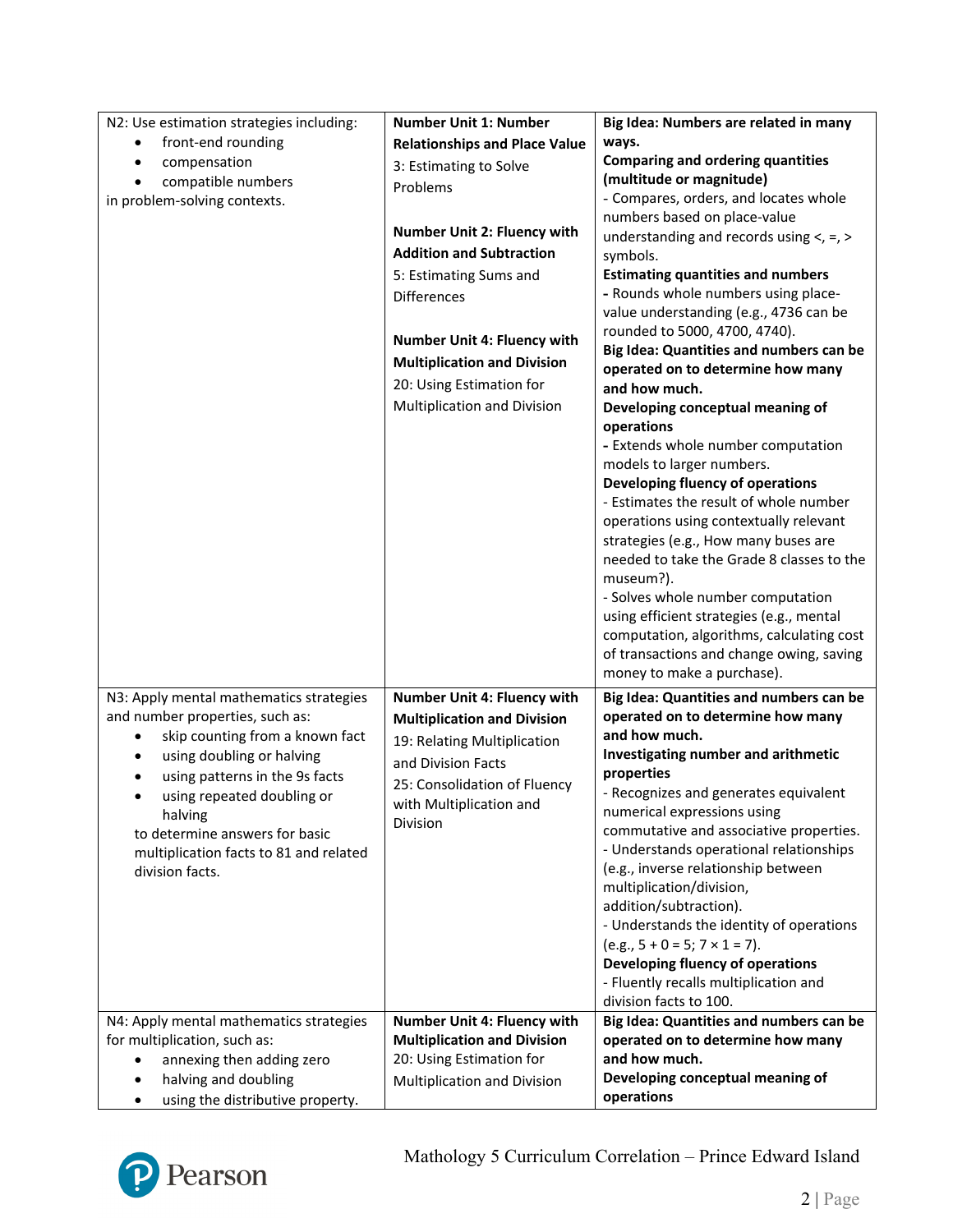| N5: Demonstrate an understanding of<br>multiplication (2-digit by 2-digit) to solve<br>problems.                                                                                                             | 21: Strategies for Multiplying<br>Larger Numbers<br>25: Consolidation of Fluency<br>with Multiplication and<br>Division<br>Number Unit 4: Fluency with<br><b>Multiplication and Division</b><br>22: Multiplying Whole<br><b>Numbers</b><br>25: Consolidation of Fluency<br>with Multiplication and<br><b>Division</b> | - Understands the effect of multiplying<br>and dividing whole numbers by powers of<br>10.<br>- Extends whole number computation<br>models to larger numbers.<br>Big Idea: Quantities and numbers can be<br>operated on to determine how many<br>and how much.<br>Developing conceptual meaning of<br>operations<br>- Extends whole number computation<br>models to larger numbers.<br>Developing fluency of operations                                                                                                                                                                                                                                                                                                                                                                                                              |
|--------------------------------------------------------------------------------------------------------------------------------------------------------------------------------------------------------------|-----------------------------------------------------------------------------------------------------------------------------------------------------------------------------------------------------------------------------------------------------------------------------------------------------------------------|-------------------------------------------------------------------------------------------------------------------------------------------------------------------------------------------------------------------------------------------------------------------------------------------------------------------------------------------------------------------------------------------------------------------------------------------------------------------------------------------------------------------------------------------------------------------------------------------------------------------------------------------------------------------------------------------------------------------------------------------------------------------------------------------------------------------------------------|
|                                                                                                                                                                                                              |                                                                                                                                                                                                                                                                                                                       | - Solves whole number computation<br>using efficient strategies (e.g., mental<br>computation, algorithms, calculating cost<br>of transactions and change owing, saving<br>money to make a purchase).                                                                                                                                                                                                                                                                                                                                                                                                                                                                                                                                                                                                                                |
| N6: Demonstrate, with and without<br>concrete materials, an understanding of<br>division (3-digit by 1-digit) and interpret<br>remainders to solve problems.                                                 | <b>Number Unit 4: Fluency with</b><br><b>Multiplication and Division</b><br>23: Dividing Larger Numbers<br>25: Consolidation of Fluency<br>with Multiplication and<br><b>Division</b>                                                                                                                                 | Big Idea: Quantities and numbers can be<br>operated on to determine how many<br>and how much.<br>Developing conceptual meaning of<br>operations<br>- Extends whole number computation<br>models to larger numbers.<br>Developing fluency of operations<br>- Solves whole number computation<br>using efficient strategies (e.g., mental<br>computation, algorithms, calculating cost<br>of transactions and change owing, saving<br>money to make a purchase).                                                                                                                                                                                                                                                                                                                                                                      |
| N7: Demonstrate an understanding of<br>fractions by using concrete and pictorial<br>representations to:<br>create sets of equivalent<br>fractions<br>compare fractions with like and<br>unlike denominators. | <b>Number Unit 3: Fractions and</b><br><b>Decimals</b><br>10: Equivalent Fractions<br>12: Comparing and Ordering<br>Fractions<br>18: Consolidation of Fractions<br>and Decimals                                                                                                                                       | Big Idea: Numbers are related in many<br>ways.<br><b>Comparing and ordering quantities</b><br>(multitude or magnitude)<br>- Compares, orders, and locates fractions<br>with the same numerator or<br>denominator using reasoning (e.g., $\frac{3}{5} > \frac{3}{6}$<br>because fifths are larger parts).<br>- Compares, orders, and locates fractions<br>using flexible strategies (e.g., comparing<br>models; creating common denominators<br>or numerators).<br><b>Estimating quantities and numbers</b><br>- Estimates the location of decimals and<br>fractions on a number line.<br>- Estimates the size and magnitude of<br>fractions by comparing to benchmarks.<br>Decomposing and composing numbers<br>to investigate equivalencies<br>- Generates and identifies equivalent<br>fractions using flexible strategies (e.g., |

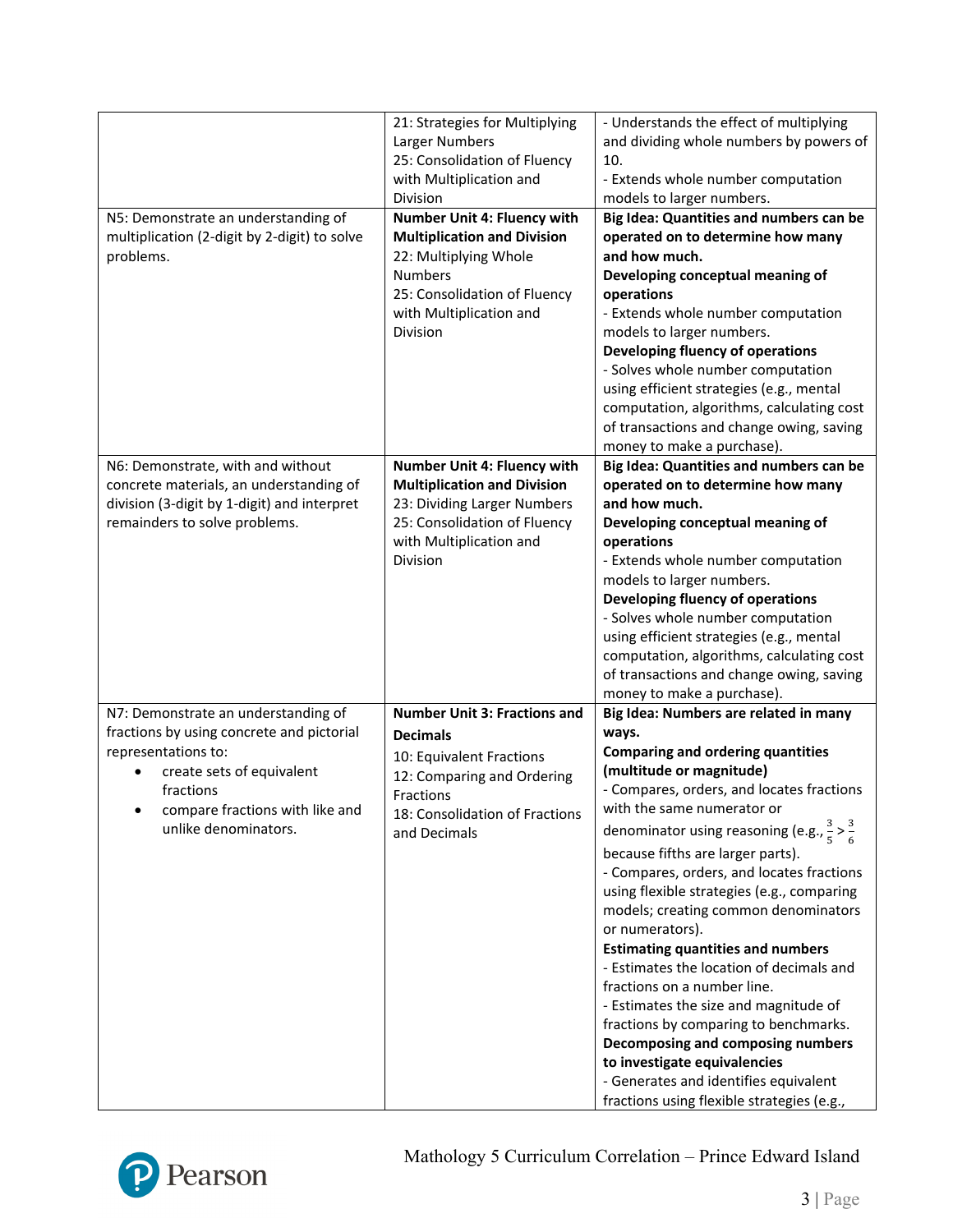|                                                                                                                        |                                                                                                                                                                                 | represents the same part of a whole;<br>same part of a set; same location on a<br>number line).<br>Big Idea: Quantities and numbers can be<br>grouped by or partitioned into equal-<br>sized units.<br>- Partitions fractional parts into smaller<br>fractional units (e.g., partitions halves<br>into thirds to create sixths).                                                                                                                                                                                                                                                                                                                                                                                                                                                                                                                                                                                                                               |
|------------------------------------------------------------------------------------------------------------------------|---------------------------------------------------------------------------------------------------------------------------------------------------------------------------------|----------------------------------------------------------------------------------------------------------------------------------------------------------------------------------------------------------------------------------------------------------------------------------------------------------------------------------------------------------------------------------------------------------------------------------------------------------------------------------------------------------------------------------------------------------------------------------------------------------------------------------------------------------------------------------------------------------------------------------------------------------------------------------------------------------------------------------------------------------------------------------------------------------------------------------------------------------------|
| N8: Describe and represent decimals<br>(tenths, hundredths, thousandths),<br>concretely, pictorially and symbolically. | <b>Number Unit 3: Fractions and</b><br><b>Decimals</b><br>13: Representing Decimals<br>18: Consolidation of Fractions<br>and Decimals                                           | Big Idea: The set of real numbers is<br>infinite.<br><b>Extending whole number understanding</b><br>to the set of real numbers.<br>- Extends decimal number understanding<br>to thousandths.<br>Big Idea: Numbers are related in many<br>ways.<br>Decomposing and composing numbers<br>to investigate equivalencies<br>- Composes and decomposes decimal<br>numbers using standard and non-<br>standard partitioning (e.g., 1.6 is 16<br>tenths or 0.16 tens).<br>Big Idea: Quantities and numbers can be<br>grouped by or partitioned into equal-<br>sized units.<br>Unitizing quantities into base-ten units<br>- Understands that the value of a digit is<br>ten times the value of the same digit one<br>place to the right.<br>- Understands that the value of a digit is<br>one-tenth the value of the same digit one<br>place to the left.<br>- Writes and reads decimal numbers in<br>multiple forms (i.e., numerals, number<br>names, expanded form). |
| N9: Relate decimals to fractions (to<br>thousandths).                                                                  | <b>Number Unit 3: Fractions and</b><br><b>Decimals</b><br>13: Representing Decimals<br>16: Relating Fractions and<br>Decimals<br>18: Consolidation of Fractions<br>and Decimals | Big Idea: Numbers are related in many<br>ways.<br>Decomposing and composing numbers<br>to investigate equivalencies<br>- Models and explains the relationship<br>between a fraction and its equivalent<br>decimal form (e.g., $\frac{2}{5} = \frac{4}{10} = 0.4$ ).<br>Big Idea: Quantities and numbers can be<br>grouped by or partitioned into equal-<br>sized units.<br>Unitizing quantities into base-ten units<br>- Uses fractions with denominators of 10<br>to develop decimal fraction<br>understanding and notation (e.g., five-<br>tenths is $\frac{5}{10}$ or 0.5).                                                                                                                                                                                                                                                                                                                                                                                 |

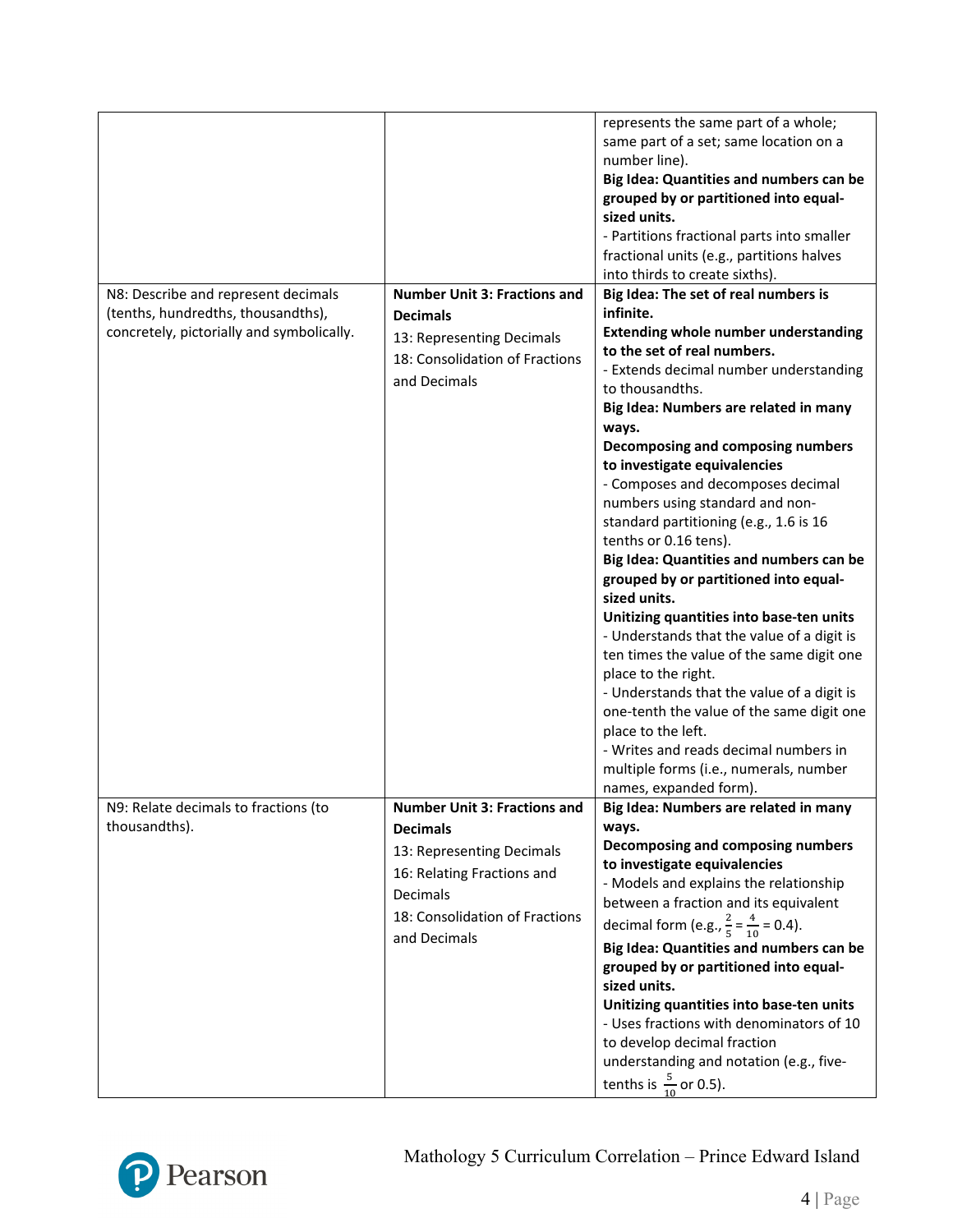|                                                                                                                                              |                                                                                                                                                                                                                                                                                             | - Understands that the value of a digit is<br>ten times the value of the same digit one<br>place to the right.<br>- Understands that the value of a digit is<br>one-tenth the value of the same digit one<br>place to the left.<br>- Writes and reads decimal numbers in<br>multiple forms (i.e., numerals, number<br>names, expanded form).                                                                                                                                                                                                                                                                                                                                                                               |
|----------------------------------------------------------------------------------------------------------------------------------------------|---------------------------------------------------------------------------------------------------------------------------------------------------------------------------------------------------------------------------------------------------------------------------------------------|----------------------------------------------------------------------------------------------------------------------------------------------------------------------------------------------------------------------------------------------------------------------------------------------------------------------------------------------------------------------------------------------------------------------------------------------------------------------------------------------------------------------------------------------------------------------------------------------------------------------------------------------------------------------------------------------------------------------------|
| N10: Compare and order decimals (to<br>thousandths) by using:<br>benchmarks<br>$\bullet$<br>place value<br>$\bullet$<br>equivalent decimals. | <b>Number Unit 3: Fractions and</b><br><b>Decimals</b><br>15: Comparing and Ordering<br>Decimals<br>18: Consolidation of Fractions<br>and Decimals                                                                                                                                          | Big Idea: Numbers are related in many<br>ways.<br><b>Comparing and ordering quantities</b><br>(multitude or magnitude)<br>- Compares, orders, and locates decimal<br>numbers using place-value<br>understanding.<br><b>Estimating quantities and numbers</b><br>- Estimates the location of decimals and<br>fractions on a number line.<br>Big Idea: Quantities and numbers can be<br>grouped by or partitioned into equal-<br>sized units.<br>Unitizing quantities into base-ten units<br>- Understands that the value of a digit is<br>ten times the value of the same digit one<br>place to the right.<br>- Understands that the value of a digit is<br>one-tenth the value of the same digit one<br>place to the left. |
| N11: Demonstrate an understanding of<br>addition and subtraction of decimals<br>(limited to thousandths).                                    | <b>Number Unit 5: Operations</b><br>with Fractions and Decimals<br>26: Estimating Sums and<br>Differences with Decimals<br>27: Adding with Decimal<br><b>Numbers</b><br>28: Subtracting with Decimal<br><b>Numbers</b><br>32: Consolidation of<br>Operations with Fractions and<br>Decimals | Big Idea: Quantities and numbers can be<br>operated on to determine how many<br>and how much.<br>Developing conceptual meaning of<br>operations<br>- Demonstrates an understanding of<br>decimal number computation through<br>modelling and flexible strategies.<br>Developing fluency of operations<br>- Estimates sums and differences of<br>decimal numbers (e.g., calculating cost of<br>transactions involving dollars and cents).<br>- Solves decimal number computation<br>using efficient strategies.                                                                                                                                                                                                             |

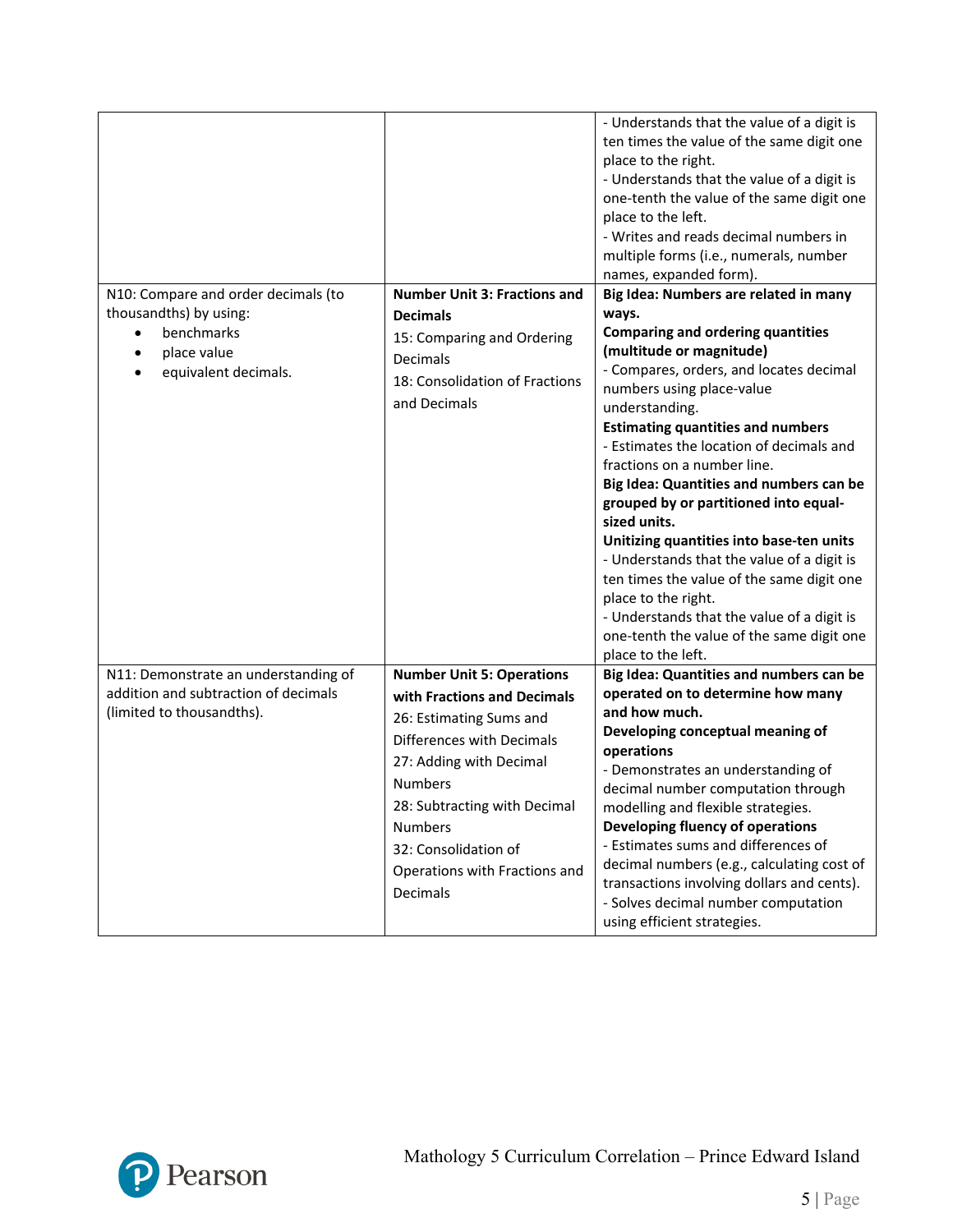

# **Correlation of Prince Edward Island Program of Studies with Mathology Grade 5 (Patterns and Relations: Patterns)**

| <b>Curriculum Expectations</b>                                                                                                                                                     | <b>Grade 5 Mathology.ca</b>                                                                                                                                                                            | <b>Pearson Canada Grades 4-6</b>                                                                                                                                                                                                                                                                                                                                                                                                                                                                                                                                                                                                                                                                                                                                                                                                                                                                                                                                                                                                                                                                                                                                                                                                                                                         |  |  |
|------------------------------------------------------------------------------------------------------------------------------------------------------------------------------------|--------------------------------------------------------------------------------------------------------------------------------------------------------------------------------------------------------|------------------------------------------------------------------------------------------------------------------------------------------------------------------------------------------------------------------------------------------------------------------------------------------------------------------------------------------------------------------------------------------------------------------------------------------------------------------------------------------------------------------------------------------------------------------------------------------------------------------------------------------------------------------------------------------------------------------------------------------------------------------------------------------------------------------------------------------------------------------------------------------------------------------------------------------------------------------------------------------------------------------------------------------------------------------------------------------------------------------------------------------------------------------------------------------------------------------------------------------------------------------------------------------|--|--|
|                                                                                                                                                                                    |                                                                                                                                                                                                        | <b>Mathematics Learning Progression</b>                                                                                                                                                                                                                                                                                                                                                                                                                                                                                                                                                                                                                                                                                                                                                                                                                                                                                                                                                                                                                                                                                                                                                                                                                                                  |  |  |
| <b>General Curriculum Outcome:</b>                                                                                                                                                 |                                                                                                                                                                                                        |                                                                                                                                                                                                                                                                                                                                                                                                                                                                                                                                                                                                                                                                                                                                                                                                                                                                                                                                                                                                                                                                                                                                                                                                                                                                                          |  |  |
|                                                                                                                                                                                    |                                                                                                                                                                                                        |                                                                                                                                                                                                                                                                                                                                                                                                                                                                                                                                                                                                                                                                                                                                                                                                                                                                                                                                                                                                                                                                                                                                                                                                                                                                                          |  |  |
| Use patterns to describe the world and solve problems.<br><b>Specific Curriculum Outcomes</b><br>PR1: Determine the pattern rule to make<br>predictions about subsequent elements. | <b>Patterning Unit 1: Patterning</b><br>1: Investigating Geometric<br>Patterns<br>2: Investigating Number<br>Patterns<br>3: Using Pattern Rules to Solve<br>Problems<br>4: Consolidation of Patterning | Big Idea: Regularity and repetition form<br>patterns that can be generalized and<br>predicted mathematically.<br>Representing patterns, relations, and<br>functions<br>- Describes, generates, extends,<br>translates, and corrects number and<br>shape patterns that follow a<br>predetermined rule.<br>- Uses multiple approaches to model<br>situations involving repetition (i.e.,<br>repeating patterns) and change (i.e.,<br>increasing/decreasing patterns) (e.g.,<br>using objects, tables, graphs, symbols,<br>loops and nested loops in coding).<br>- Represents a numeric or shape pattern<br>using a table of values by pairing the term<br>value with a term number.<br>- Generates a visual model to represent a<br>simple number pattern.<br>- Represents a mathematical context or<br>problem with expressions and equations<br>using variables to represent unknowns.<br>Generalizing and analyzing patterns,<br>relations, and functions<br>- Explains the rule for numeric patterns<br>including the starting point and change<br>(e.g., given: 16, 22, 28, 34,  Start at 16<br>and add 6 each time).<br>- Describes numeric and shape patterns<br>using words and numbers.<br>- Predicts the value of a given element in<br>a numeric or shape pattern using pattern |  |  |
|                                                                                                                                                                                    |                                                                                                                                                                                                        | rules.                                                                                                                                                                                                                                                                                                                                                                                                                                                                                                                                                                                                                                                                                                                                                                                                                                                                                                                                                                                                                                                                                                                                                                                                                                                                                   |  |  |

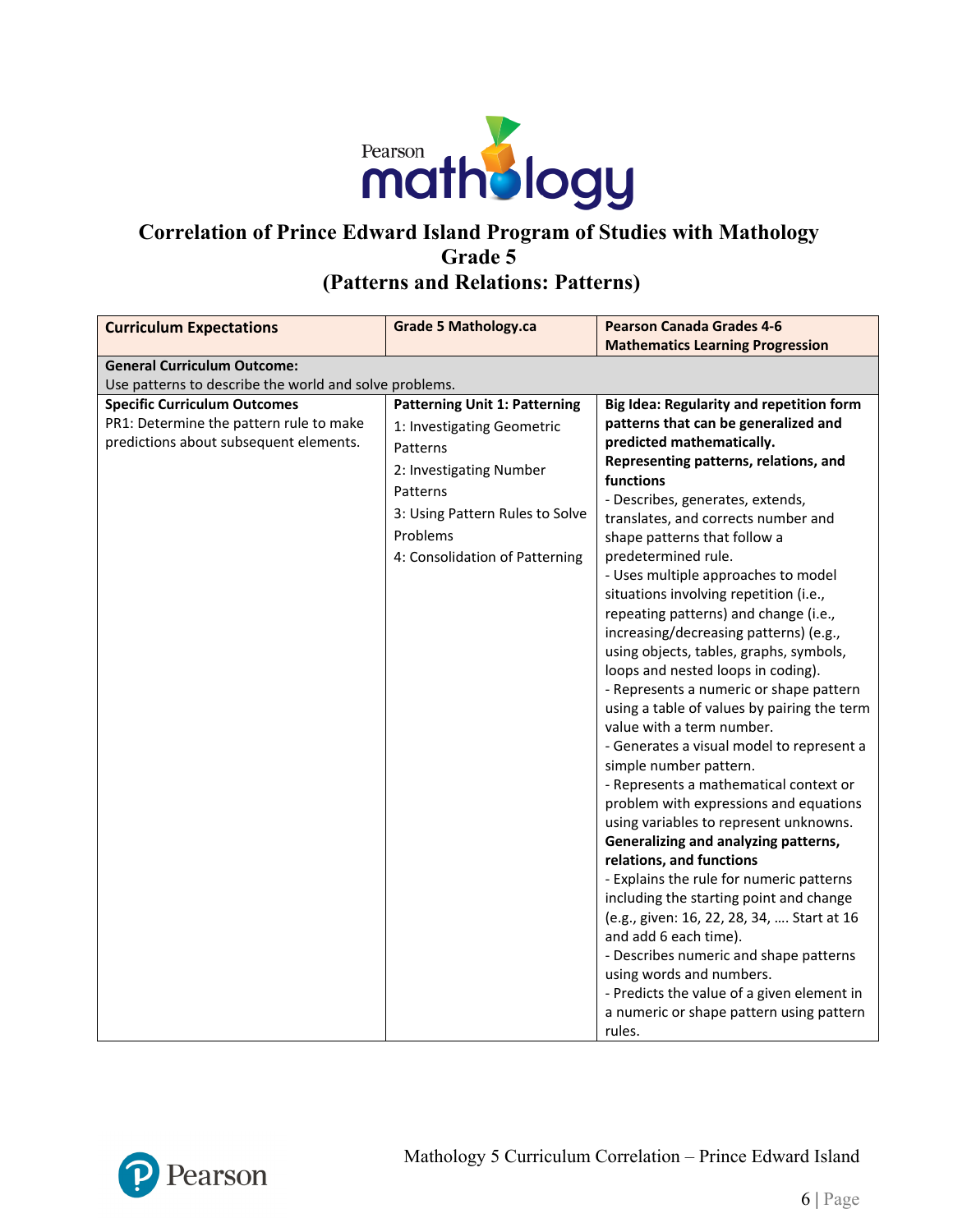

#### **Correlation of Prince Edward Island Program of Studies with Mathology Grade 5 (Patterns and Relations: Variables and Equations)**

#### **Curriculum Expectations Grade 5 Mathology.ca Pearson Canada Grades 4-6 Mathematics Learning Progression General Curriculum Outcome:** Represent algebraic expressions in multiple ways. **Specific Curriculum Outcomes** PR2: Solve problems involving singlevariable, one-step equations with whole number coefficients and whole number solutions. **Patterning Unit 2: Variables and Equations** 5: Using Variables 6: Solving Addition and Subtraction Equations 7: Solving Multiplication and Division Equations 8: Using Equations to Solve Problems 10: Consolidation of Variables and Equations **Big Idea: Patterns and relations can be represented with symbols, equations, and expressions. Understanding equality and inequality, building on generalized properties of numbers and operations** - Expresses a one-step mathematical problem as an equation using a symbol or letter to represent an unknown number (e.g., Sena had some tokens and used four. She has seven left:  $\Box - 4 = 7$ ). - Determines an unknown number in simple one-step equations using different strategies (e.g., *n* × 3 = 12; 13  $- = 8$ ). - Uses arithmetic properties to investigate and transform one-step addition and multiplication equations (e.g.,  $5 + 4 = 9$  and  $5 + a = 9$  have the same structure and can be rearranged in similar ways to maintain equality: 4  $+ 5 = 9$  and  $a + 5 = 9$ ). - Uses arithmetic properties to investigate and transform one-step subtraction and division equations (e.g.,  $12 - 5 = 7$  and  $12 - b = 7$  have the same structure and can be rearranged in similar ways to maintain equality: 12 – 7 = 5 and 12 – 7 = *b*). **Using variables, algebraic expressions, and equations to represent mathematical relations** - Understands an unknown quantity (i.e., variable) may be represented by a symbol or letter (e.g., 13 – □ = 8; 4*n*



 $= 12$ ).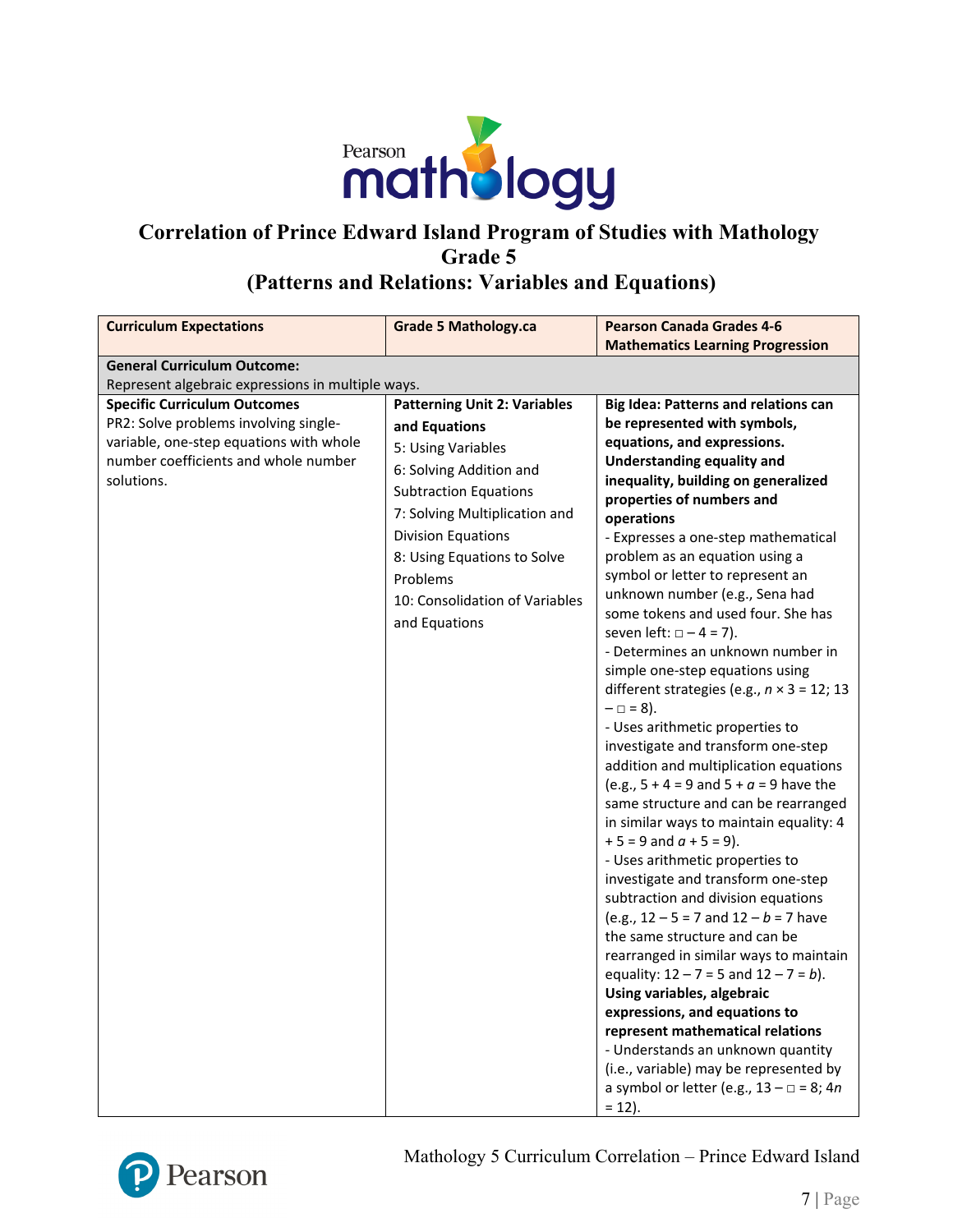| - Flexibly uses symbols and letters to            |
|---------------------------------------------------|
| represent unknown quantities in                   |
| equations (e.g., knows that $4 + \square = 7$ ; 4 |
| $+x = 7$ ; and $4 + y = 7$ all represent the      |
| same equation with $\Box$ , x, and y              |
| representing the same value).                     |
| - Interprets and writes algebraic                 |
| expressions (e.g., 2n means two times             |
| a number; subtracting a number from               |
| 7 can be written as $7 - n$ ).                    |
| - Understands a variable as a changing            |
| quantity (e.g., 5s, where s can be any            |
| value).                                           |

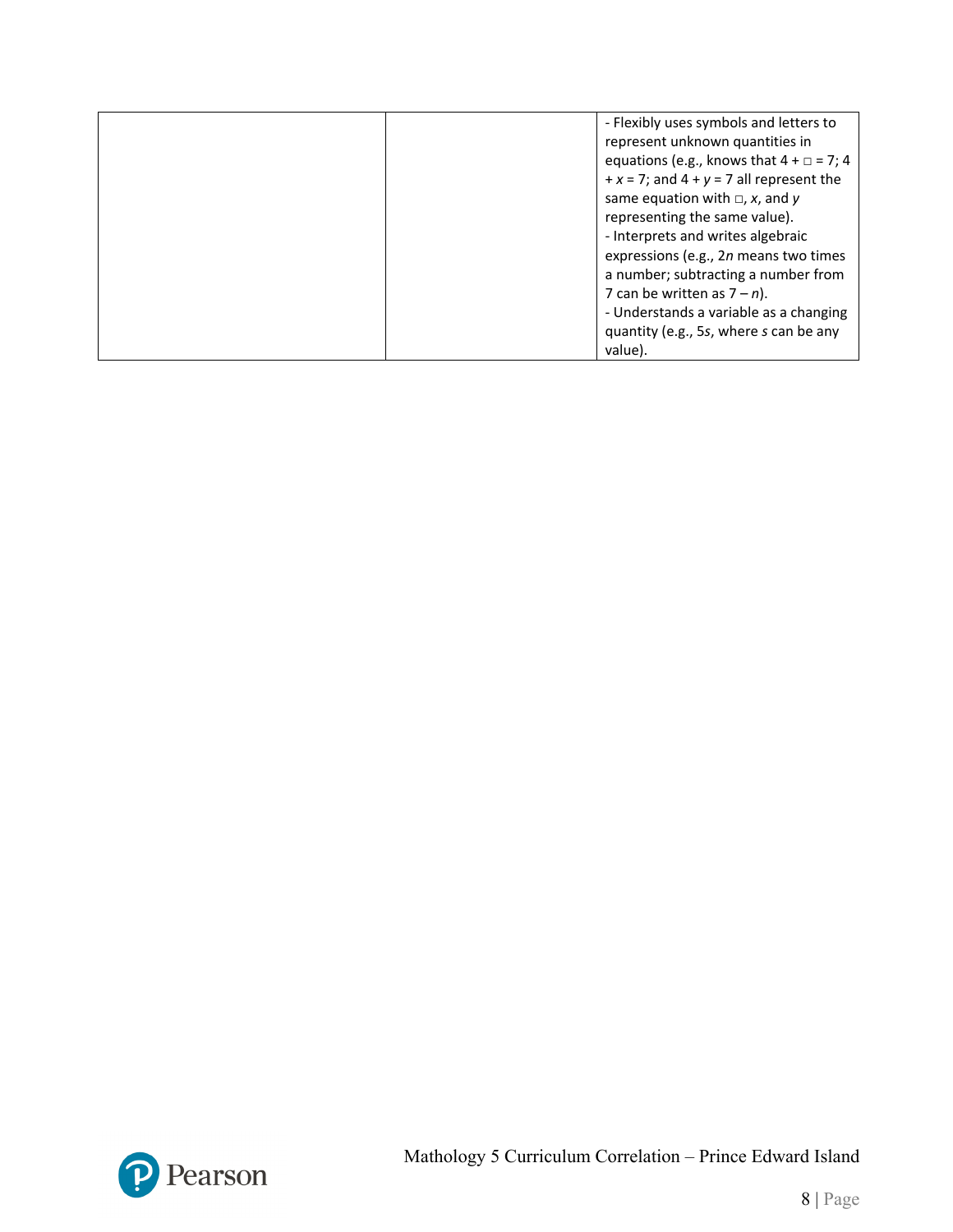

### **Correlation of Prince Edward Island Program of Studies with Mathology Grade 5 (Shape and Space: Measurement)**

| <b>Curriculum Expectations</b>                                                                                                                                                                                                                                                                                                                                                  | <b>Grade 5 Mathology.ca</b>                                                                                                                                                                                          | <b>Pearson Canada Grades 4-6</b><br><b>Mathematics Learning Progression</b>                                                                                                                                                                                                                                                                                                                                                                                                                                                      |  |
|---------------------------------------------------------------------------------------------------------------------------------------------------------------------------------------------------------------------------------------------------------------------------------------------------------------------------------------------------------------------------------|----------------------------------------------------------------------------------------------------------------------------------------------------------------------------------------------------------------------|----------------------------------------------------------------------------------------------------------------------------------------------------------------------------------------------------------------------------------------------------------------------------------------------------------------------------------------------------------------------------------------------------------------------------------------------------------------------------------------------------------------------------------|--|
| <b>General Curriculum Outcome:</b><br>Use direct and indirect measure to solve problems.                                                                                                                                                                                                                                                                                        |                                                                                                                                                                                                                      |                                                                                                                                                                                                                                                                                                                                                                                                                                                                                                                                  |  |
| <b>Specific Curriculum Outcomes</b><br>SS1: Design and construct different<br>rectangles, given either perimeter or area,<br>or both (whole numbers) and draw<br>conclusions.                                                                                                                                                                                                   | Measurement Unit 1: Length,<br><b>Perimeter, and Area</b><br>4: Relating the Perimeter and<br>Area of Rectangles<br>6: Consolidation of Length,<br>Perimeter, and Area                                               | Big Idea: Assigning a unit to a<br>continuous attribute allows us to<br>measure and make comparisons.<br><b>Understanding relationships among</b><br>measured units<br>- Develops and generalizes strategies<br>to compute area and perimeter of<br>rectangles.<br>- Investigates the relationship<br>between perimeter and area in<br>rectangles.                                                                                                                                                                               |  |
| SS2: Demonstrate an understanding of<br>measuring length (mm) by:<br>selecting and justifying referents<br>for the unit mm<br>modelling and describing the<br>$\bullet$<br>relationship between mm and cm<br>units, and between mm and m<br>units.                                                                                                                              | Measurement Unit 1: Length,<br><b>Perimeter, and Area</b><br>1: Estimating and Measuring<br>in Millimetres<br>2: Measuring Length in<br><b>Different Units</b><br>6: Consolidation of Length,<br>Perimeter, and Area | Big Idea: Assigning a unit to a<br>continuous attribute allows us to<br>measure and make comparisons.<br>Selecting and using units to estimate,<br>measure, construct, and make<br>comparisons<br>- Chooses the most appropriate unit<br>to measure a given attribute of an<br>object (e.g., classroom area measured<br>in square metres).<br><b>Understanding relationships among</b><br>measured units<br>- Understands and applies the<br>multiplicative relationship among<br>metric units of length, mass, and<br>capacity. |  |
| SS3: Demonstrate an understanding of<br>volume by:<br>selecting and justifying referents<br>$\bullet$<br>for $cm3$ or $m3$ units<br>estimating volume by using<br>$\bullet$<br>referents for cm <sup>3</sup> or m <sup>3</sup><br>measuring and recording volume<br>$\bullet$<br>(cm <sup>3</sup> or m <sup>3</sup> )<br>constructing rectangular prisms<br>for a given volume. | <b>Measurement Unit 2:</b><br><b>Volume, Capacity, and Mass</b><br>10: Investigating Volume<br>11: Investigating Volume with<br><b>Rectangular Prisms</b><br>12: Consolidation of Volume,<br>Capacity, and Mass      | Big Idea: Many things in our world<br>(e.g., objects, spaces, events) have<br>attributes that can be measured and<br>compared.<br>Understanding attributes that can be<br>measured, compared, and ordered<br>- Understands volume and capacity as<br>attributes of 3-D objects that can be<br>measured and compared.<br>Big Idea: Assigning a unit to a                                                                                                                                                                          |  |

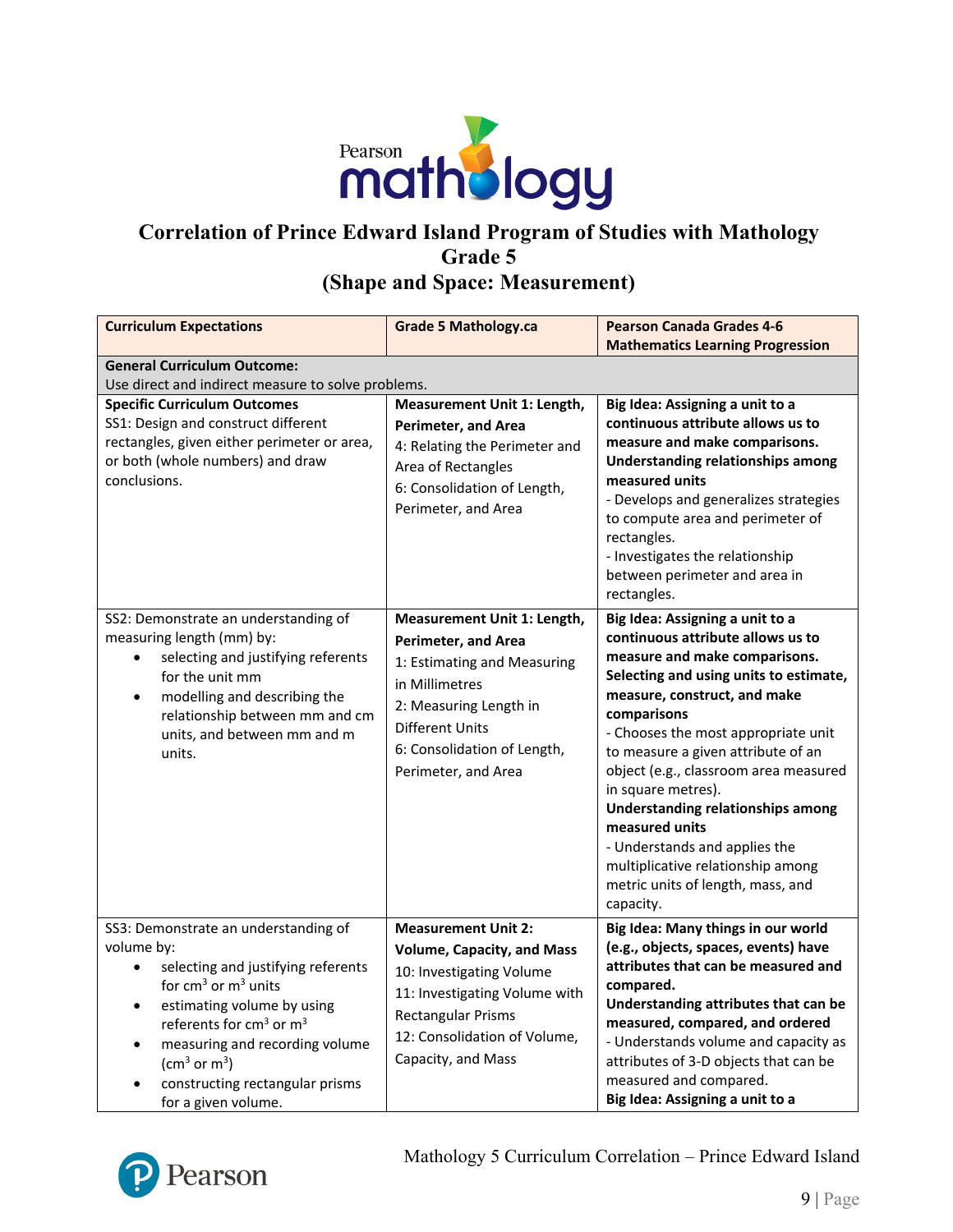|                                                                                                                                                                                                                                                                                         |                                                                                                                                                    | continuous attribute allows us to<br>measure and make comparisons.<br>Selecting and using units to estimate,<br>measure, construct, and make<br>comparisons<br>- Chooses the most appropriate unit<br>to measure a given attribute of an<br>object (e.g., classroom area measured<br>in square metres).<br>- Develops understanding of a unit<br>cube and uses unit cubes to estimate<br>and measure volume of 3-D objects.<br>- Measures, constructs, and estimates<br>volume using standard cubic units<br>(e.g., cubic centimetre).<br>Understanding relationships among<br>measured units<br>- Understands and applies the<br>multiplicative relationship among<br>metric units of length, mass, and<br>capacity.                                                                                                                             |
|-----------------------------------------------------------------------------------------------------------------------------------------------------------------------------------------------------------------------------------------------------------------------------------------|----------------------------------------------------------------------------------------------------------------------------------------------------|---------------------------------------------------------------------------------------------------------------------------------------------------------------------------------------------------------------------------------------------------------------------------------------------------------------------------------------------------------------------------------------------------------------------------------------------------------------------------------------------------------------------------------------------------------------------------------------------------------------------------------------------------------------------------------------------------------------------------------------------------------------------------------------------------------------------------------------------------|
| SS4: Demonstrate an understanding of<br>capacity by:<br>describing the relationship<br>between mL and L<br>selecting and justifying referents<br>٠<br>for mL or L units<br>estimating capacity by using<br>٠<br>referents for mL or L<br>measuring and recording capacity<br>(mL or L). | <b>Measurement Unit 2:</b><br><b>Volume, Capacity, and Mass</b><br>8: Investigating Capacity<br>12: Consolidation of Volume,<br>Capacity, and Mass | Big Idea: Many things in our world<br>(e.g., objects, spaces, events) have<br>attributes that can be measured and<br>compared.<br>Understanding attributes that can be<br>measured, compared, and ordered<br>- Understands volume and capacity as<br>attributes of 3-D objects that can be<br>measured and compared.<br>Big Idea: Assigning a unit to a<br>continuous attribute allows us to<br>measure and make comparisons.<br>Selecting and using units to estimate,<br>measure, construct, and make<br>comparisons<br>- Chooses the most appropriate unit<br>to measure a given attribute of an<br>object (e.g., classroom area measured<br>in square metres).<br>Understanding relationships among<br>measured units<br>- Understands and applies the<br>multiplicative relationship among<br>metric units of length, mass, and<br>capacity. |

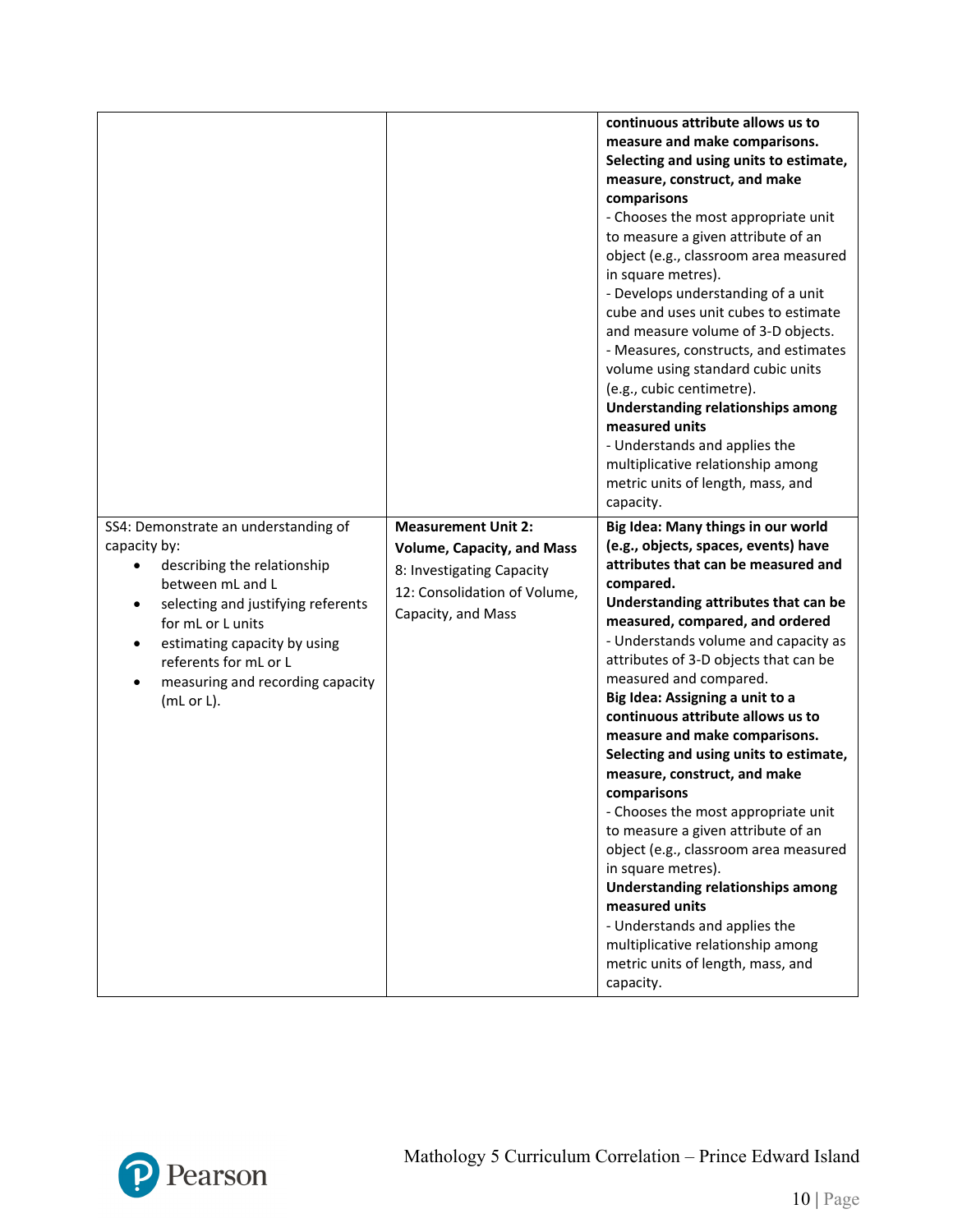

# **Correlation of Prince Edward Island Program of Studies with Mathology Grade 5 (Shape and Space: 3-D Objects and 2-D Shapes)**

| <b>Curriculum Expectations</b>                                                                                                                                                       | <b>Grade 5 Mathology.ca</b>                                                                                                                         | <b>Pearson Canada Grades 4-6</b>                                                                                                                                                                                                                                                                                                                                                                                                                                                                                                                                                                                   |
|--------------------------------------------------------------------------------------------------------------------------------------------------------------------------------------|-----------------------------------------------------------------------------------------------------------------------------------------------------|--------------------------------------------------------------------------------------------------------------------------------------------------------------------------------------------------------------------------------------------------------------------------------------------------------------------------------------------------------------------------------------------------------------------------------------------------------------------------------------------------------------------------------------------------------------------------------------------------------------------|
|                                                                                                                                                                                      |                                                                                                                                                     | <b>Mathematics Learning Progression</b>                                                                                                                                                                                                                                                                                                                                                                                                                                                                                                                                                                            |
| <b>General Curriculum Outcome:</b>                                                                                                                                                   |                                                                                                                                                     |                                                                                                                                                                                                                                                                                                                                                                                                                                                                                                                                                                                                                    |
| Describe the characteristics of 3-D objects and 2-D shapes, and analyze the relationships among them.                                                                                |                                                                                                                                                     |                                                                                                                                                                                                                                                                                                                                                                                                                                                                                                                                                                                                                    |
| <b>Specific Curriculum Outcomes</b>                                                                                                                                                  | <b>Geometry Unit 1A: 2-D</b>                                                                                                                        | Big Ideas: 2-D shapes and 3-D solids                                                                                                                                                                                                                                                                                                                                                                                                                                                                                                                                                                               |
| 5SS5 Describe and provide examples of                                                                                                                                                | <b>Shapes and 3-D Solids</b>                                                                                                                        | can be analyzed and classified in                                                                                                                                                                                                                                                                                                                                                                                                                                                                                                                                                                                  |
| edges and faces of 3-D objects, and sides<br>of 2-D shapes that are:<br>parallel<br>$\bullet$<br>intersecting<br>$\bullet$<br>perpendicular<br>vertical or horizontal.               | 1: Properties of 2-D Shapes<br>and 3-D Objects<br>2: Investigating Quadrilaterals<br>4: Consolidation of 2-D<br>Shapes and 3-D Solids               | different ways by their attributes.<br>Investigating geometric attributes<br>and properties of 2-D shapes and 3-D<br>solids<br>- Sorts, describes, constructs, and<br>classifies polygons based on side<br>attributes (e.g., parallel,<br>perpendicular, regular/irregular).<br>- Sorts, describes, constructs, and<br>classifies 3-D objects based on edges,<br>faces, vertices, and angles (e.g.,<br>prisms, pyramids).<br>Investigating 2-D shapes, 3-D solids,<br>and their attributes through<br>composition and decomposition<br>- Identifies types of lines in 2-D images<br>(e.g., parallel, intersecting, |
|                                                                                                                                                                                      |                                                                                                                                                     | perpendicular).<br>- Investigates 2-D shapes that do or do<br>not have parallel and perpendicular<br>lines.                                                                                                                                                                                                                                                                                                                                                                                                                                                                                                        |
| SS6: Identify and sort quadrilaterals,<br>including:<br>rectangles; squares<br>$\bullet$<br>trapezoids<br>$\bullet$<br>parallelograms<br>rhombuses<br>according to their attributes. | <b>Geometry Unit 1A: 2-D</b><br><b>Shapes and 3-D Solids</b><br>2: Investigating Quadrilaterals<br>4: Consolidation of 2-D<br>Shapes and 3-D Solids | Big Ideas: 2-D shapes and 3-D solids<br>can be analyzed and classified in<br>different ways by their attributes.<br><b>Investigating geometric attributes</b><br>and properties of 2-D shapes and 3-D<br>solids<br>- Identifies and draws parallel,<br>intersecting, and perpendicular lines.<br>- Sorts, describes, constructs, and<br>classifies polygons based on side<br>attributes (e.g., parallel,<br>perpendicular, regular/irregular).<br>- Sorts, describes, classifies 2-D shapes                                                                                                                        |

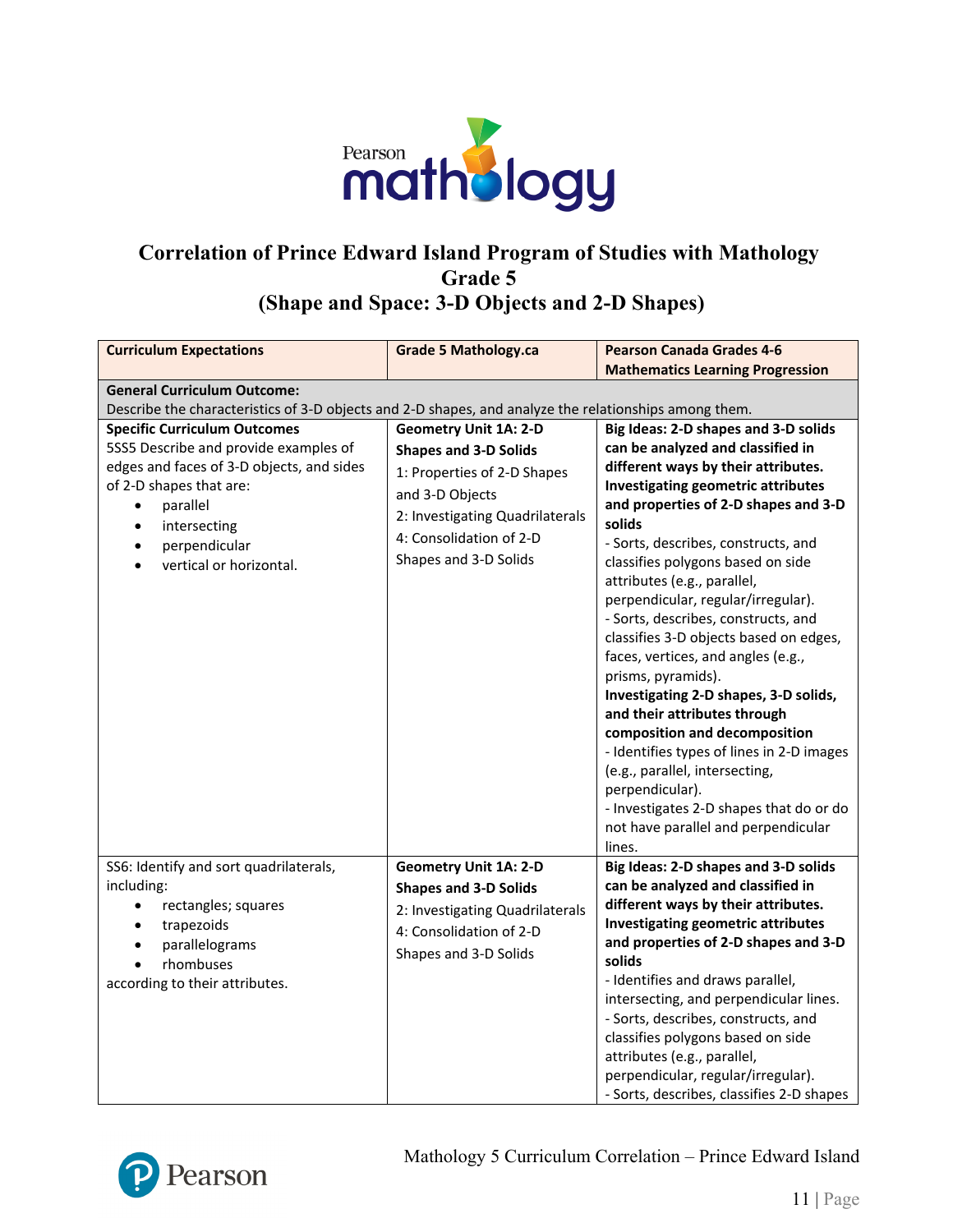| based on their geometric properties       |
|-------------------------------------------|
| (e.g., side lengths, angles, diagonals).  |
| - Classifies 2-D shapes within a          |
| hierarchy based on their properties       |
| (e.g., rectangles are a subset of         |
| parallelograms).                          |
| Investigating 2-D shapes, 3-D solids,     |
| and their attributes through              |
| composition and decomposition             |
| - Identifies types of lines in 2-D images |
| (e.g., parallel, intersecting,            |
| perpendicular).                           |
| - Investigates 2-D shapes that do or do   |
| not have parallel and perpendicular       |
| lines.                                    |

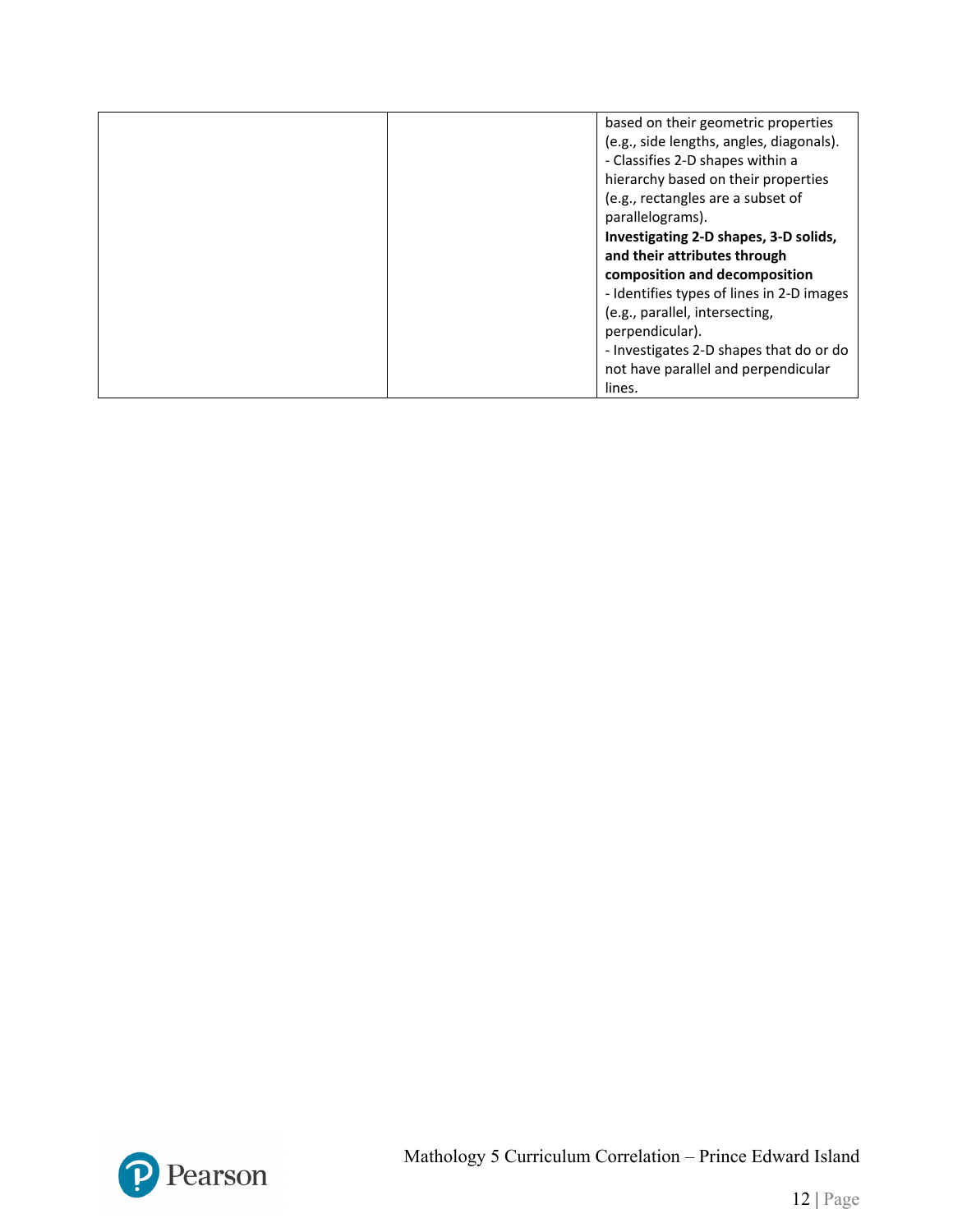

#### **Correlation of Prince Edward Island Program of Studies with Mathology Grade 5 (Shape and Space: Transformations)**

| <b>Curriculum Expectations</b>                                                                                                                                                                                                                                                  | <b>Grade 5 Mathology.ca</b>                                                                                                                                                                                                   | <b>Pearson Canada Grades 4-6</b><br><b>Mathematics Learning Progression</b>                                                                                                                                                                                                                                                            |
|---------------------------------------------------------------------------------------------------------------------------------------------------------------------------------------------------------------------------------------------------------------------------------|-------------------------------------------------------------------------------------------------------------------------------------------------------------------------------------------------------------------------------|----------------------------------------------------------------------------------------------------------------------------------------------------------------------------------------------------------------------------------------------------------------------------------------------------------------------------------------|
| <b>General Curriculum Outcome:</b><br>Describe and analyze position and motion of objects and shapes.<br><b>Specific Curriculum Outcomes</b><br>SS7: Perform a single transformation<br>(translation, rotation, or reflection) of a 2-<br>D shape (with and without technology) | <b>Geometry Unit 2A:</b><br><b>Transformations</b><br>5: Investigating Translations                                                                                                                                           | Big Ideas: 2-D shapes and 3-D solids<br>can be transformed in many ways<br>and analyzed for change.<br><b>Exploring 2-D shapes and 3-D solids</b>                                                                                                                                                                                      |
| and draw and describe the image.                                                                                                                                                                                                                                                | 6: Investigating Reflections<br>7: Investigating Rotations<br>8: Identifying Transformations<br>9: Consolidation of<br>Transformations                                                                                        | by applying and visualizing<br>transformations<br>- Identifies, describes, and performs<br>single transformations (i.e.,<br>translation, reflection, rotation) on 2-<br>D shapes.                                                                                                                                                      |
| SS8: Identify a single transformation,<br>including a translation, rotation, and<br>reflection of 2-D shapes.                                                                                                                                                                   | <b>Geometry Unit 2A:</b><br><b>Transformations</b><br>5: Investigating Translations<br>6: Investigating Reflections<br>7: Investigating Rotations<br>8: Identifying Transformations<br>9: Consolidation of<br>Transformations | Big Ideas: 2-D shapes and 3-D solids<br>can be transformed in many ways<br>and analyzed for change.<br><b>Exploring 2-D shapes and 3-D solids</b><br>by applying and visualizing<br>transformations<br>- Identifies, describes, and performs<br>single transformations (i.e.,<br>translation, reflection, rotation) on 2-<br>D shapes. |

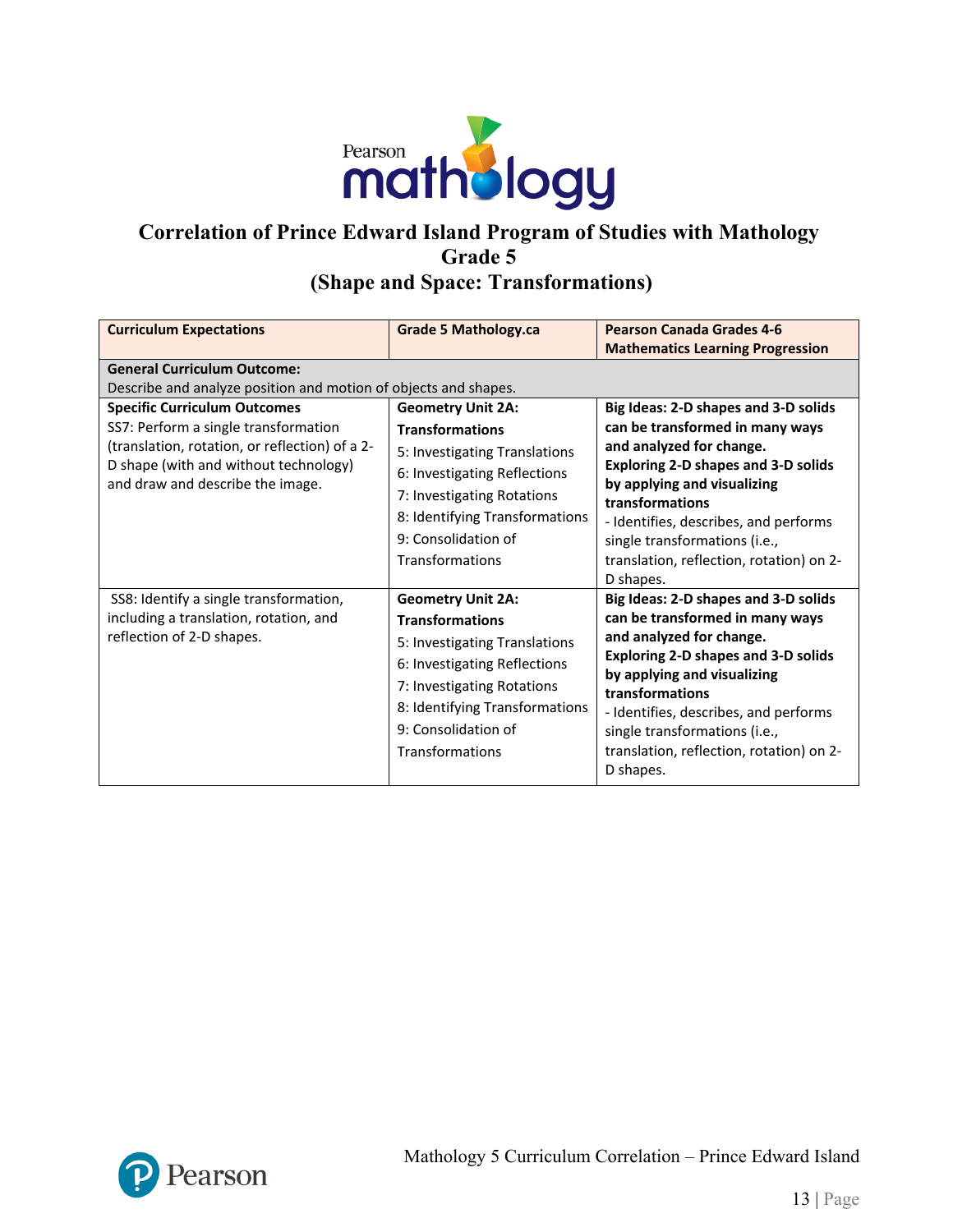

# **Correlation of Prince Edward Island Program of Studies with Mathology Grade 5**

# **(Statistics and Probability: Data Analysis)**

| <b>Curriculum Expectations</b>                                                                        | <b>Grade 5 Mathology.ca</b>                                                                                                                                                  | <b>Pearson Canada Grades 4-6</b>                                                                                                                                                                                                                                                                                                                                                                                                                                                                                                                                                                                                                                                                                                                                                                                                                               |  |  |
|-------------------------------------------------------------------------------------------------------|------------------------------------------------------------------------------------------------------------------------------------------------------------------------------|----------------------------------------------------------------------------------------------------------------------------------------------------------------------------------------------------------------------------------------------------------------------------------------------------------------------------------------------------------------------------------------------------------------------------------------------------------------------------------------------------------------------------------------------------------------------------------------------------------------------------------------------------------------------------------------------------------------------------------------------------------------------------------------------------------------------------------------------------------------|--|--|
|                                                                                                       |                                                                                                                                                                              | <b>Mathematics Learning Progression</b>                                                                                                                                                                                                                                                                                                                                                                                                                                                                                                                                                                                                                                                                                                                                                                                                                        |  |  |
| <b>General Curriculum Outcome:</b>                                                                    |                                                                                                                                                                              |                                                                                                                                                                                                                                                                                                                                                                                                                                                                                                                                                                                                                                                                                                                                                                                                                                                                |  |  |
| Collect, display and analyze data to solve problems.                                                  |                                                                                                                                                                              |                                                                                                                                                                                                                                                                                                                                                                                                                                                                                                                                                                                                                                                                                                                                                                                                                                                                |  |  |
| <b>Specific Curriculum Outcomes</b><br>SP1: Differentiate between first-hand and<br>second-hand data. | Data Management Unit 1A:<br><b>Data Management</b><br>1: Exploring First-Hand and<br>Second-Hand Data                                                                        | <b>Big Idea: Formulating questions,</b><br>collecting data, and consolidating<br>data in visual and graphical displays<br>help us understand, predict, and<br>interpret situations that involve<br>uncertainty, variability, and<br>randomness.<br>Collecting data and organizing it into<br>categories<br>- Differentiates between primary (i.e.,<br>first-hand) and secondary (i.e.,<br>second-hand) data sources.                                                                                                                                                                                                                                                                                                                                                                                                                                           |  |  |
| SP2: Construct and interpret double bar<br>graphs to draw conclusions.                                | Data Management Unit 1A:<br><b>Data Management</b><br>2: Constructing Double-Bar<br>Graphs<br>3: Interpreting Double-Bar<br>Graphs<br>4: Consolidation of Data<br>Management | <b>Big Idea: Formulating questions,</b><br>collecting data, and consolidating<br>data in visual and graphical displays<br>help us understand, predict, and<br>interpret situations that involve<br>uncertainty, variability, and<br>randomness.<br><b>Creating graphical displays of</b><br>collected data<br>- Represents data graphically using<br>many-to-one correspondence with<br>appropriate scales and intervals (e.g.,<br>each symbol on pictograph represents<br>10 people).<br>- Visually represents two or more data<br>sets (e.g., double bar chart, stacked<br>bar graph, multi-line graph, multi-<br>column table).<br>Reading and interpreting data<br>displays and analyzing variability<br>- Reads and interprets data displays<br>using many-to-one correspondence.<br>Drawing conclusions by making<br>inferences and justifying decisions |  |  |



Mathology 5 Curriculum Correlation – Prince Edward Island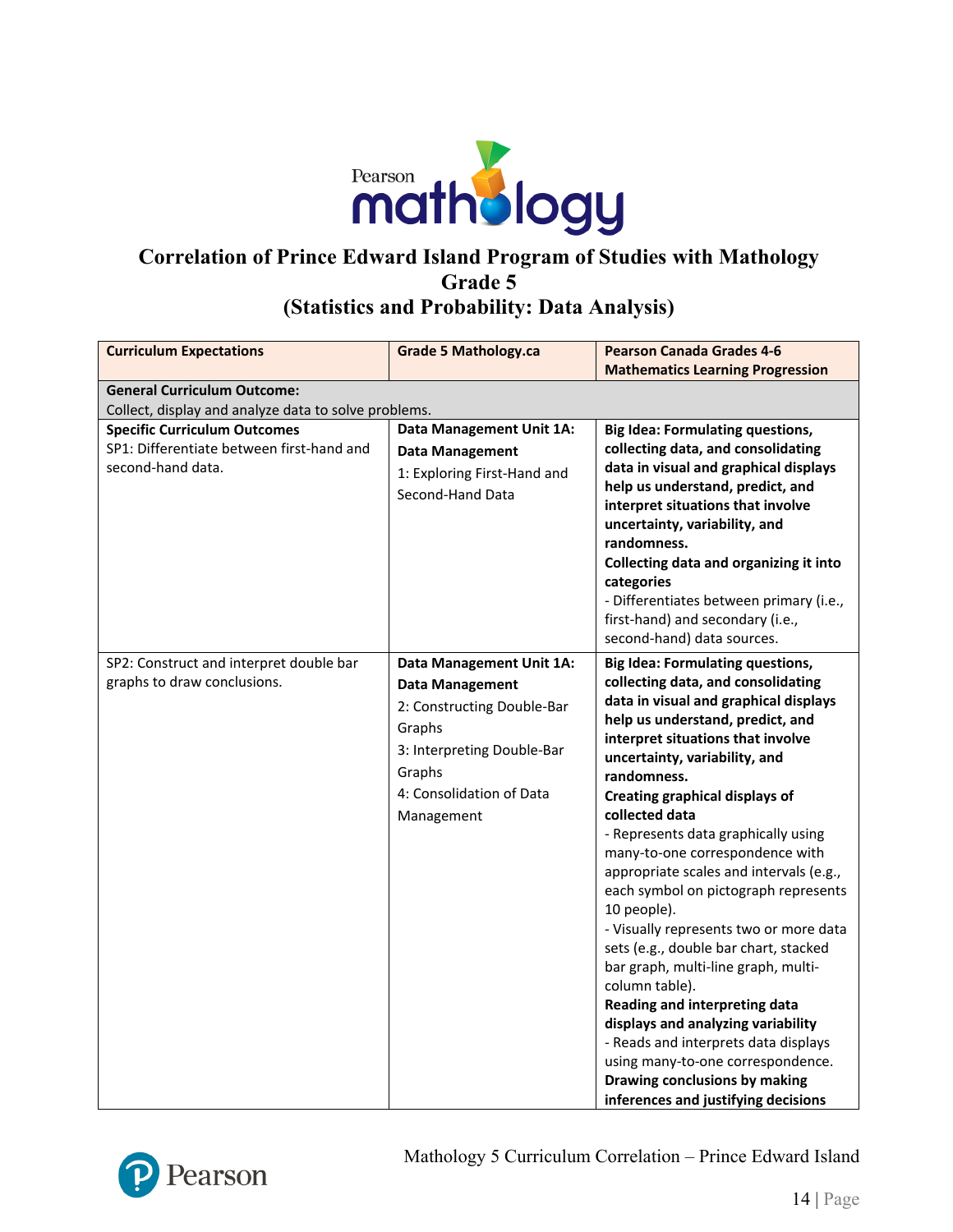| based on data collected.                  |
|-------------------------------------------|
| - Draws conclusions based on data         |
| presented.                                |
| - Interprets the results of data          |
| presented graphically from primary        |
| (e.g., class survey) and secondary (e.g., |
| online news reports) sources.             |